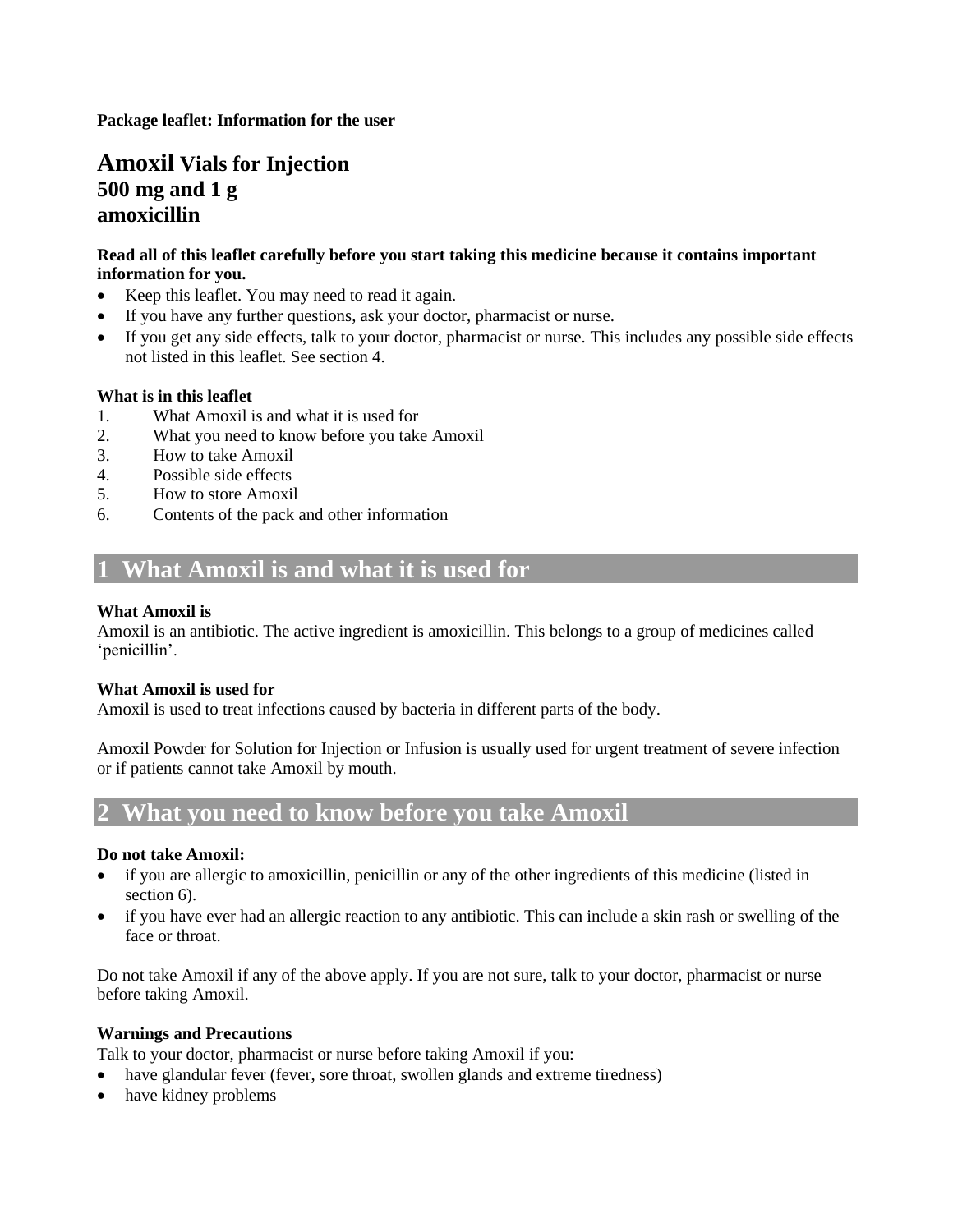• are not urinating regularly.

If you are not sure if any of the above apply to you, talk to your doctor, pharmacist or nurse before taking Amoxil.

#### **Blood and urine tests**

If you are having:

- Urine tests (glucose) or blood tests for liver function
- Oestriol tests (used during pregnancy to check the baby is developing normally)

Tell your doctor, pharmacist or nurse that you are taking Amoxil. This is because Amoxil can affect the results of these tests.

## **Other medicines and Amoxil**

Tell your doctor, pharmacist or nurse if you are taking, have recently taken or might take any other medicines.

- If you are taking allopurinol (used for gout) with Amoxil, it may be more likely that you will have an allergic skin reaction.
- If you are taking probenecid (used for gout), your doctor may decide to adjust your dose of Amoxil.
- If you are taking medicines to help stop blood clots (such as warfarin), you may need extra blood tests.
- If you are taking other antibiotics (such as tetracycline) Amoxil may be less effective.
- If you are taking methotrexate (used for the treatment of cancer and severe psoriasis) Amoxil may cause an increase in side effects.

#### **Pregnancy and breast-feeding**

If you are pregnant or breast-feeding, think you may be pregnant or are planning to have a baby, ask your doctor, pharmacist or nurse for advice before taking this medicine.

#### **Driving and using machines**

Amoxil can have side effects and the symptoms (such as allergic reactions, dizziness and convulsions) may make you unfit to drive.

Do not drive or operate machinery unless you are feeling well.

## **Amoxil Powder for Solution for Injection or Infusion 500 mg contains sodium**

• Amoxil contains 32 mg (1.37 mmol) of sodium (the main component of cooking/table salt) per vial, which is equivalent to 1.6% of the recommended maximum daily dietary intake of sodium for an adult. This should be considered if you are on a sodium controlled diet.

#### **Amoxil Powder for Solution for Injection or Infusion 1 g contains sodium**

• Amoxil contains 63 mg (2.74 mmol) of sodium (the main component of cooking/table salt) per vial, which is equivalent to 3.2% of the recommended maximum daily dietary intake of sodium for an adult. This should be considered if you are on a sodium controlled diet.

## **3 How Amoxil is given**

You will never give yourself this medicine. A qualified person, like a doctor or a nurse, will give you this medicine.

- Amoxil will be given as an injection or an infusion into a vein (intravenously) or muscle (intramuscularly).
- Your doctor will decide how much you need each day and how often the injections should be given.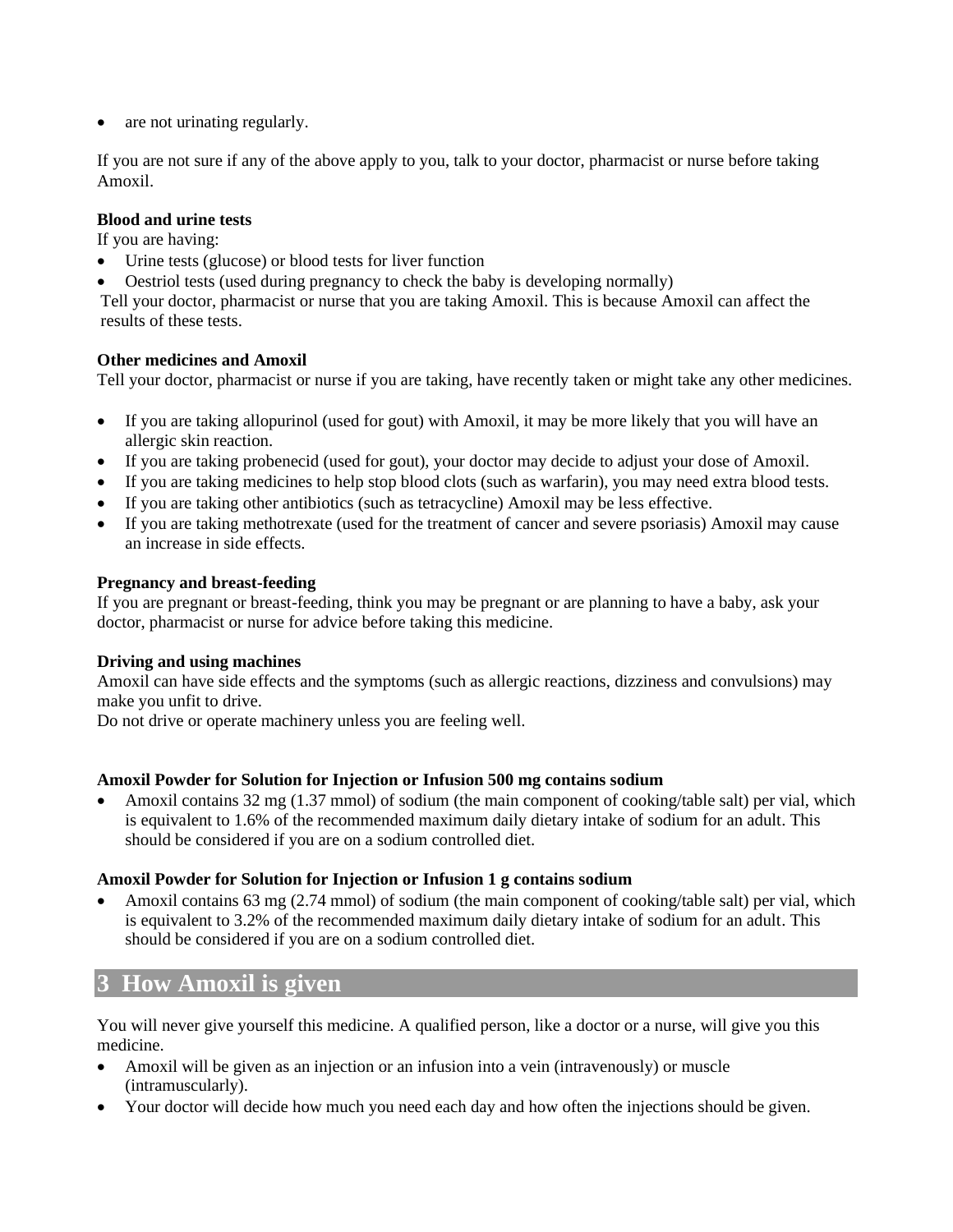• Make sure you drink plenty of fluids while having Amoxil.

#### **To treat infections**

The usual doses are as follows.

## **Children up to 40 kg**

- Most infections: 20 mg to 200 mg for every kilogram of body weight in divided doses throughout the day.
- **Lyme disease (an infection spread by parasites called ticks):** isolated erythema migrans (early stage red or pink circular rash) 25 mg to 50 mg for every kilogram of body weight in divided doses throughout the day; systemic manifestations (late stage – for more serious symptoms or when the disease spreads around your body) 50 mg for every kilogram of body weight in divided doses throughout the day.
- **Intravenous maximum single dose:** 50 mg for every kilogram of body weight.
- **Intramuscular maximum daily dose:** 120 mg for every kilogram of body weight as 2 to 6 equally divided doses.

## **Adults, elderly patients and children weighing 40 kg or more**

- **Usual daily dosage:** 750 mg to 6 g administered in divided doses.
- **Intravenous maximum daily dose:** 12 g per day.
- **Intravenous maximum single dose:** 2 g by infusion or 1 g by bolus injection.
- **Intramuscular maximum daily dose:** 4 g per day
- **Intramuscular maximum single dose:** 1 g.
- **Lyme disease (an infection spread by parasites called ticks):** isolated erythema migrans (early stage red or pink circular rash) 4 g per day; systemic manifestations (late stage - for more serious symptoms or when the disease spreads around your body) 6 g per day.

#### **Kidney problems**

If you have kidney problems the dose might be lower than the usual dose.

#### **If more Amoxil is given to you than recommended**

It is unlikely you will be given too much, but if you think you have been given too much Amoxil, tell your doctor, pharmacist or nurse immediately. Signs might be an upset stomach (feeling sick, being sick or diarrhoea) or crystals in the urine, which may be seen as cloudy urine or problems urinating.

#### **If you think you have missed an injection of Amoxil**

Speak to your doctor, pharmacist or nurse.

## **How long will you need to take Amoxil for?**

You will not normally be given Amoxil for more than 2 weeks without the doctor reviewing your treatment.

Thrush (a yeast infection of moist areas of the body which can cause soreness, itching and white discharge) may develop if Amoxil is used for a long time. If this occurs, tell your doctor, pharmacist or nurse.

If you are given Amoxil for a long time, your doctor may perform additional tests to check your kidneys, liver and blood are working normally.

If you have any further questions about how this product is given, ask your doctor, pharmacist or nurse.

## **4 Possible side effects**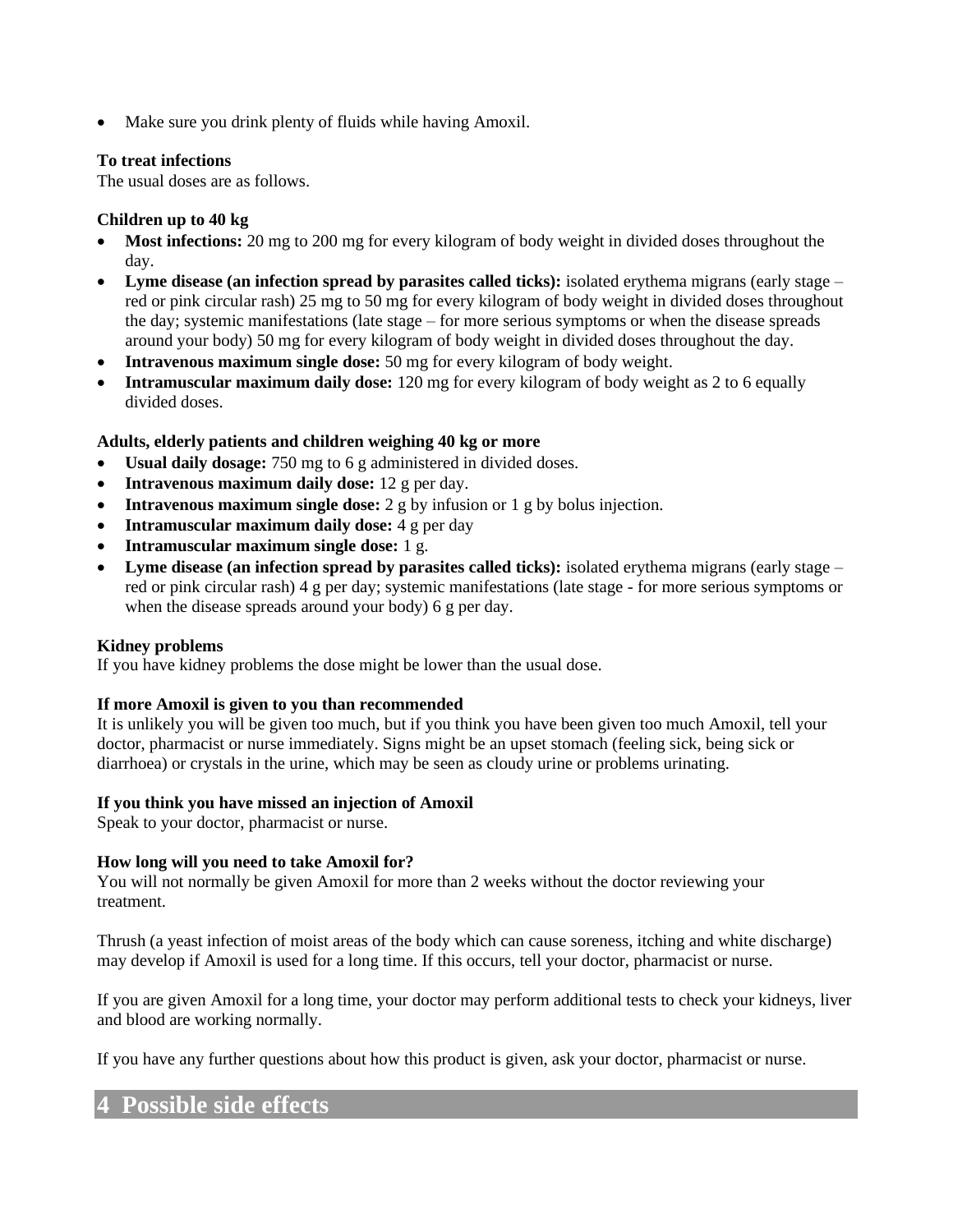Like all medicines, this medicine can cause side effects, although not everybody gets them.

## **Stop taking Amoxil and see a doctor straight away, if you notice any of the following serious side effects – you may need urgent medical treatment:**

The following are very rare (may affect up to 1 in 10,000 people)

- allergic reactions, the signs may include: skin itching or rash, swelling of the face, lips, tongue, body or breathing difficulties. These can be serious and occasionally deaths have occurred
- rash or pinpoint flat red round spots under the skin surface or bruising of the skin. This is due to inflammation of blood vessel walls due to an allergic reaction. It can be associated with joint pain (arthritis) and kidney problems
- a delayed allergic reaction can occur usually 7 to 12 days after having Amoxil, some signs include: rashes, fever, joint pains and enlargement of the lymph nodes especially under the arms
- a skin reaction known as 'erythema multiforme' where you may develop: itchy reddish purple patches on the skin especially on the palms of the hands or soles of the feet, 'hive-like' raised swollen areas on the skin, tender areas on the surfaces of the mouth, eyes and genitals. You may have a fever and be very tired
- other severe skin reactions can include: changes in skin colour, bumps under the skin, blistering, pustules, peeling, redness, pain, itching, scaling. These may be associated with fever, headaches and body aches
- flu-like symptoms with a rash, fever, swollen glands, and abnormal blood test results (including increased white blood cells (eosinophilia) and liver enzymes) (Drug Reaction with Eosinophilia and Systemic Symptoms (DRESS)).
- fever, chills, a sore throat or other signs of an infection, or if you bruise easily. These may be signs of a problem with your blood cells
- the *Jarisch-Herxheimer reaction* which occurs during treatment with Amoxil for Lyme disease and causes fever, chills, headache, muscle pain and skin rash.
- inflammation of the large bowel (colon) with diarrhoea (sometimes containing blood), pain and fever
- serious liver side effects may occur. They are mainly associated with people having treatment over a long period, males and the elderly. You must tell your doctor urgently if you get:
	- o severe diarrhoea with bleeding
	- o blisters, redness or bruising of the skin
	- o darker urine or paler stools
	- o yellowing of the skin or the whites of the eyes (jaundice). See also anaemia below which might result in jaundice.

These can happen when having the medicine or for up to several weeks after.

#### **If any of the above occurs talk to your doctor or nurse straight away.**

#### **Sometimes you may get less severe skin reactions such as:**

• a mildly itchy rash (round, pink-red patches), 'hive-like' swollen areas on forearms, legs, palms, hands or feet. This is uncommon (may affect up to 1 in 100 people).

#### **If you have any of these talk to your doctor or nurse as Amoxil will need to be stopped.**

The other possible side effects are:

- **Common** (may affect up to 1 in 10 people)
- skin rash
- feeling sick (nausea)
- diarrhoea.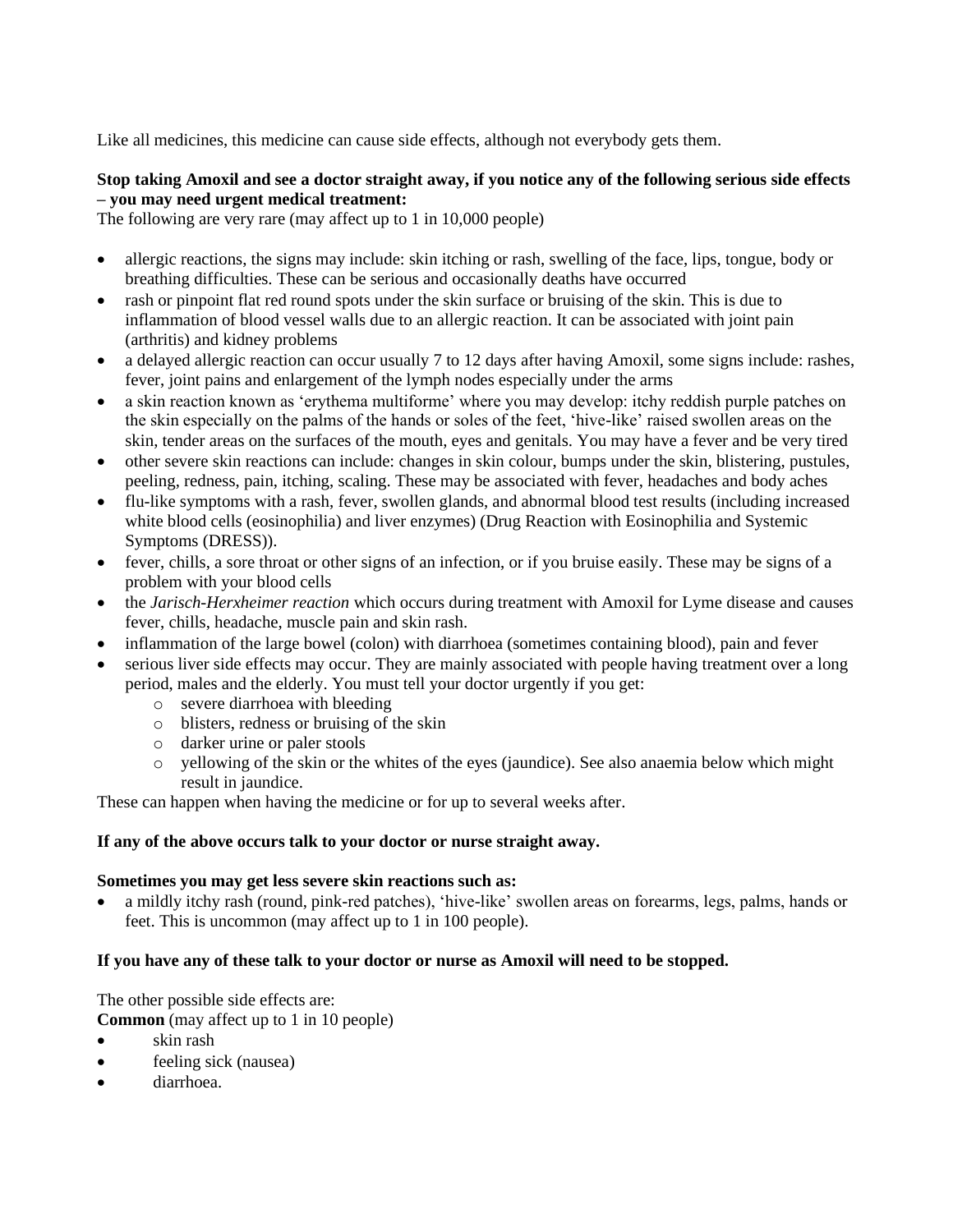**Uncommon** (may affect up to 1 in 100 people)

• being sick (vomiting).

**Very rare** (may affect up to 1 in 10,000 people)

- thrush (a yeast infection of the vagina, mouth or skin folds), you can get treatment for thrush from your doctor, pharmacist or nurse
- kidney problems
- fits (convulsions), seen in patients on high doses or with kidney problems
- dizziness
- hyperactivity
- crystals in the urine, which may be seen as cloudy urine, or difficulty or discomfort in passing urine. Make sure you drink plenty of fluids to reduce the chance of these symptoms
- an excessive breakdown of red blood cells causing a type of anaemia. Signs include: tiredness, headaches, shortness of breath, dizziness, looking pale and yellowing of the skin and the whites of the eyes
- low number of white blood cells
- low number of cells involved with blood clotting
- the blood may take longer to clot than it normally would. You may notice this if you have a nosebleed or cut yourself.
- inflammation of the protective membrane surrounding the brain (aseptic meningitis).

## **Reporting of side effects**

If you get any side effects, talk to your doctor, pharmacist or nurse. This includes any possible side effects not listed in this leaflet. You can also report side effects directly via the Yellow Card Scheme at: [www.mhra.gov.uk/yellowcard](http://www.mhra.gov.uk/yellowcard) or by searching for MHRA Yellow Card in the Google Play or Apple App

#### Store.

By reporting side effects you can help provide more information on the safety of this medicine.

## **5 How to store Amoxil**

Amoxil Powder for Solution for Injection or Infusion is for use in hospital only. The expiry date and storage instructions stated on the label are for the doctor, pharmacist or nurse's information. The doctor, pharmacist or nurse will make up your medicine.

## **6 Contents of the pack and other information**

## **What Amoxil contains**

- The active substance in each vial is 500 mg or 1 g amoxicillin.
- There are no other ingredients. However, for information about sodium in Amoxil, please see section 2.
- The doctor, nurse or pharmacist will make up the injection before use using an appropriate fluid (such as Water for Injections or an injection/infusion fluid).

#### **What Amoxil looks like and contents of the pack**

Amoxil 500 mg powder for solution for injection or infusion is a white to off-white sterile powder filled into a clear glass 25 ml vial, with a chlorobutyl rubber stopper closure and a tamper evident sealing ring. Available in packs of 1 or 10 vials.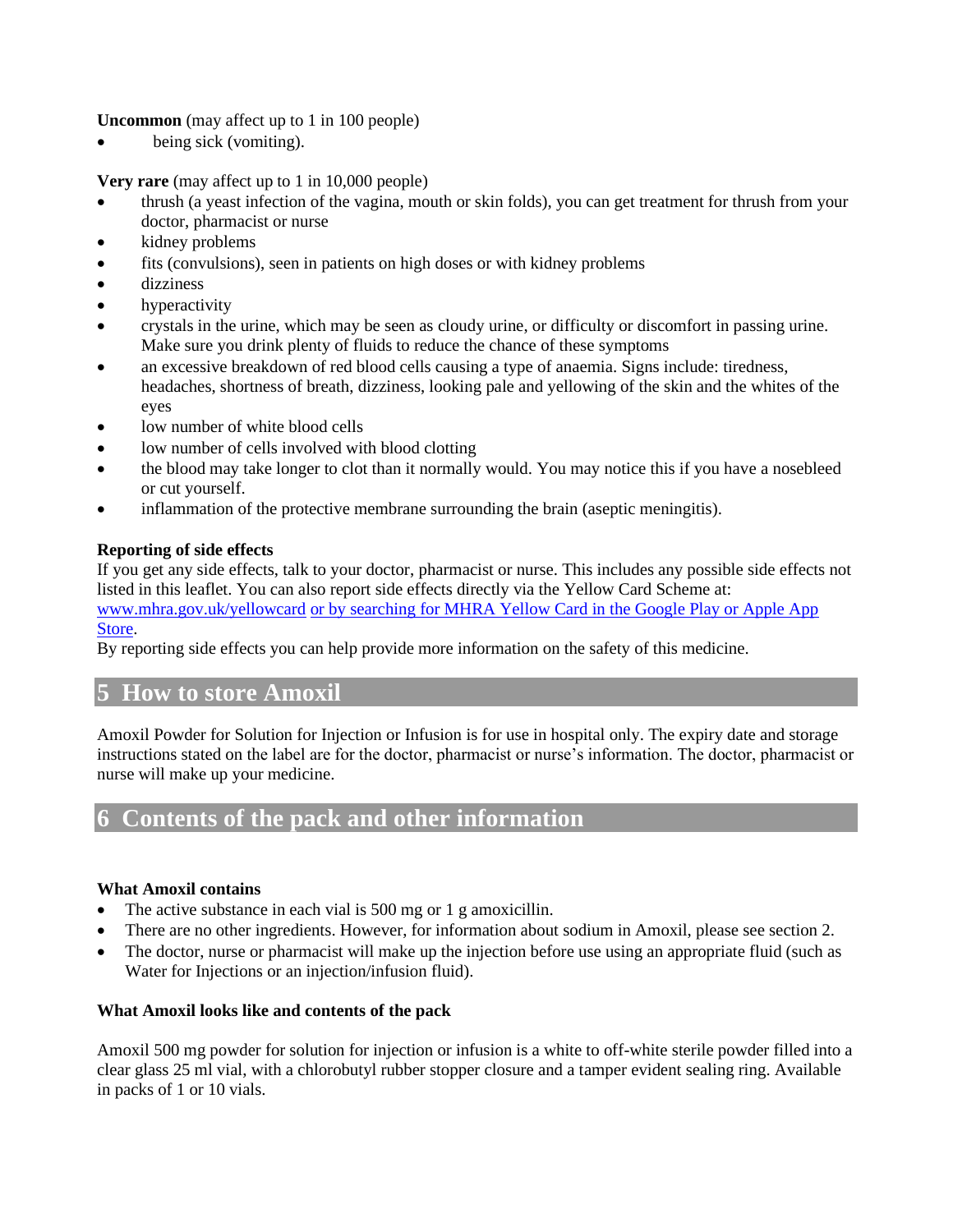Amoxil 1 g powder for solution for injection or infusion is a white to off-white sterile powder filled into a clear glass 25 ml vial, with a chlorobutyl rubber stopper closure and a tamper evident sealing ring. Available in packs of 1, 10 or 30 vials.

Not all pack sizes may be marketed.

## **Marketing Authorisation Holder and Manufacturer**

Marketing Authorisation Holder: Beecham Group plc, 980 Great West Road, Brentford, Middlesex, TW8 9GS

Manufacturer:

GlaxoSmithKline Trading Services Limited, 12 Riverwalk, Citywest Business Campus, Dublin 24, Ireland (500 mg vials only)

#### **Other formats**

To listen to or request a copy of this leaflet in Braille, large print or audio please call, free of charge:

0800 198 5000 (UK Only)

Please be ready to give the following information:

## **Product name Amoxil Vials for Injection 500 mg Amoxil Vials for Injection 1 g**

Reference number 00038/0222

This is a service provided by the Royal National Institute of Blind People.

## **This leaflet was last revised in May 2021.**

Trade marks are owned by or licensed to the GSK group of companies.

© 2021 GSK group of companies or its licensor.

[GSK Logo]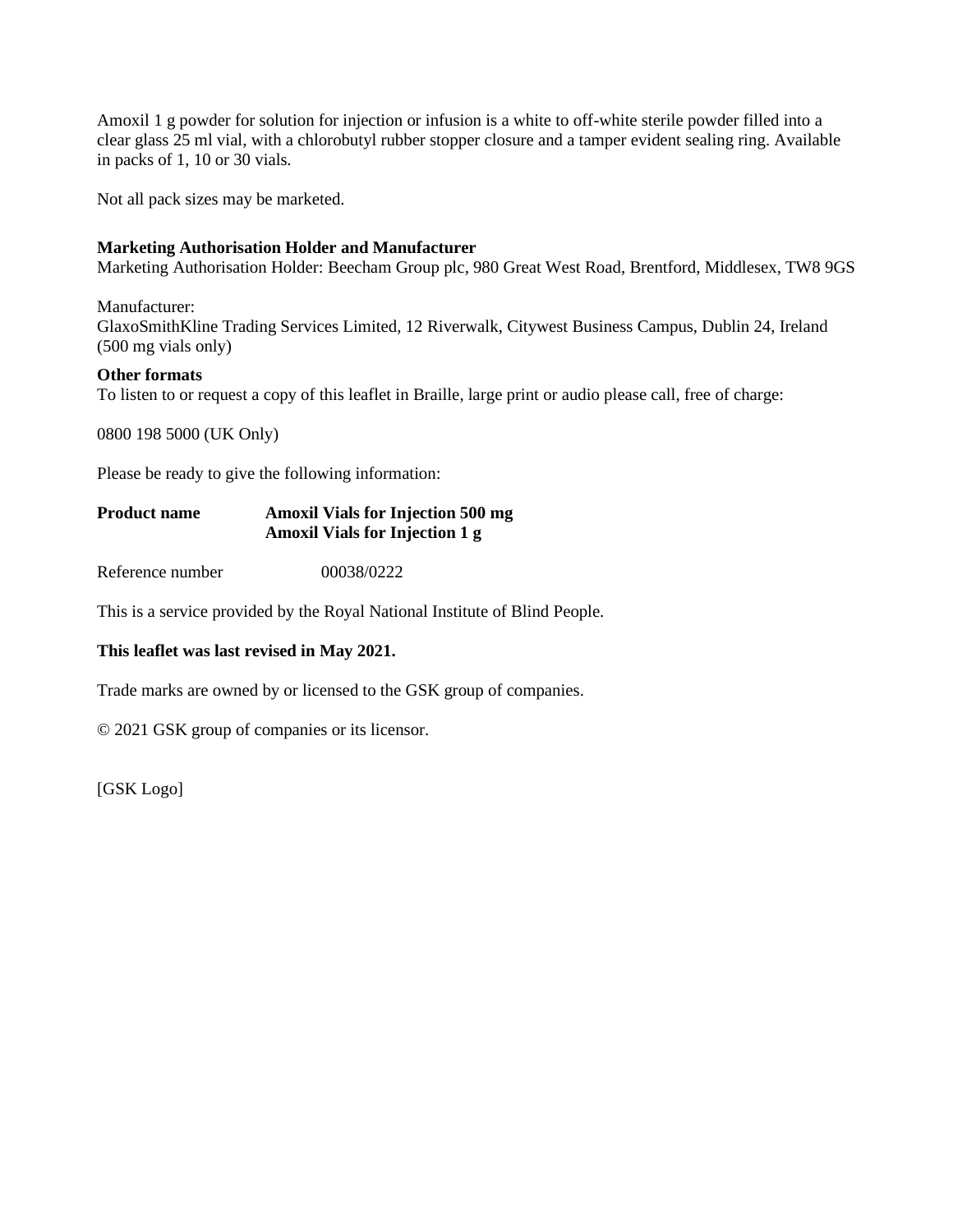#### **General advice regarding the use of antibiotics**

Antibiotics are used to treat infections caused by bacteria. They have no effect against infections caused by viruses.

Sometimes an infection caused by bacteria does not respond to a course of an antibiotic. One of the commonest reasons for this to occur is because the bacteria causing the infection are resistant to the antibiotic that is being taken. This means that they can survive and even multiply despite the antibiotic.

Bacteria can become resistant to antibiotics for many reasons. Using antibiotics carefully can help to reduce the chance of bacteria becoming resistant to them.

When your doctor prescribes a course of an antibiotic it is intended to treat only your current illness. Paying attention to the following advice will help prevent the emergence of resistant bacteria that could stop the antibiotic working.

- 1. It is very important that you take the antibiotic at the right dose, at the right times and for the right number of days. Read the instructions on the label and if you do not understand anything ask your doctor or pharmacist to explain.
- 2. You should not take an antibiotic unless it has been prescribed specifically for you and you should use it only to treat the infection for which it was prescribed.
- 3. You should not take antibiotics that have been prescribed for other people even if they had an infection that was similar to yours.
- 4. You should not give antibiotics that were prescribed for you to other people.
- 5. If you have any antibiotic left over when you have taken the course as directed by your doctor you should take the remainder to a pharmacy for appropriate disposal.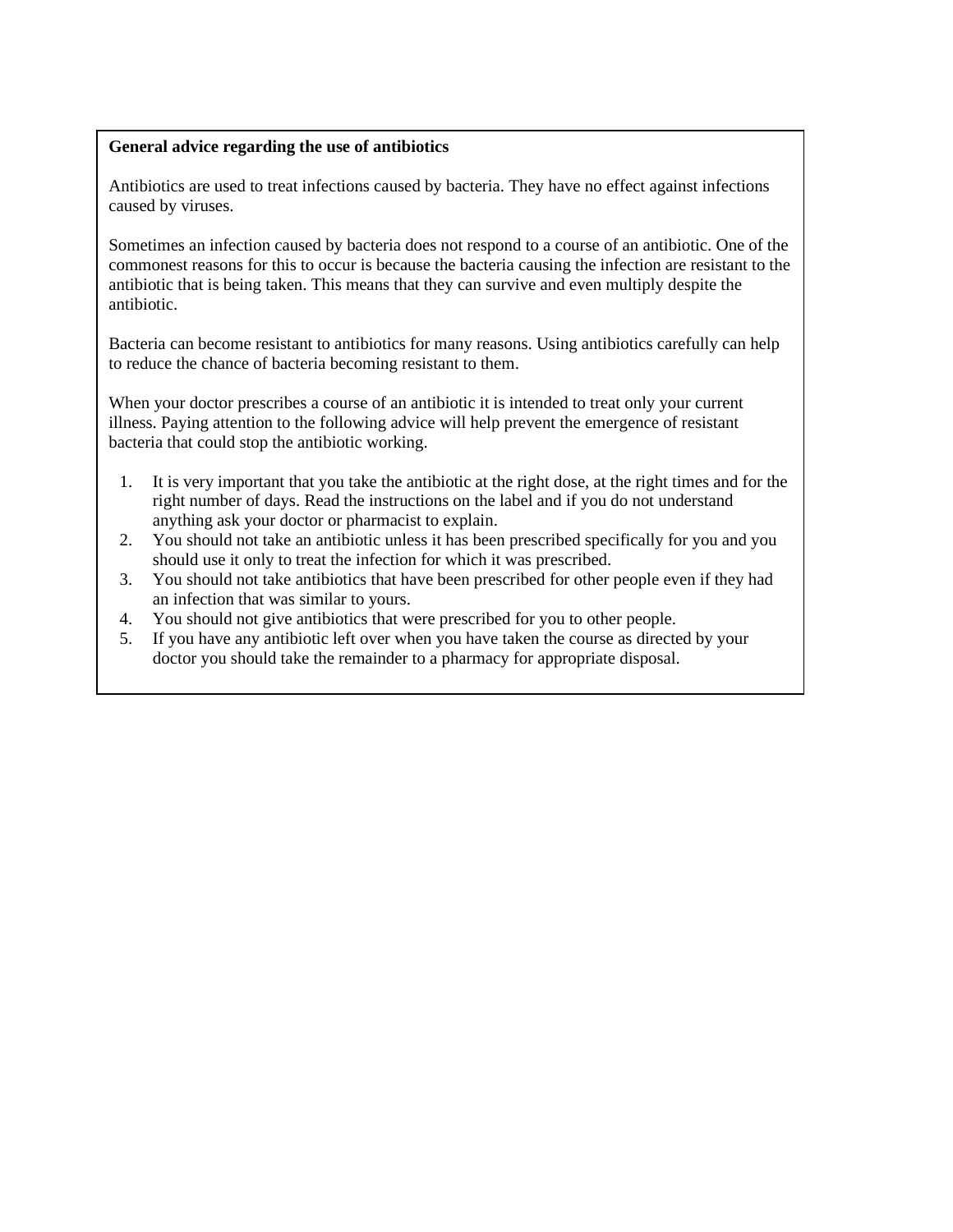--------------------------------------------------------------------------------------------------------------------------- [GSK Logo]

The following information is intended for healthcare professionals only:

# **Amoxil Vials for Injection 500 mg and 1 g amoxicillin**

#### **Please refer to the Summary of Product Characteristics for further information**

#### **Intravenous administration**

| $V$ ial  | Diluent (ml)    |
|----------|-----------------|
| $500$ mg |                 |
|          | $\bigcap$<br>۷J |

Water for injections is the normal diluent.

A transient pink colouration may or may not develop during reconstitution. Reconstituted solutions are normally colourless or a pale straw colour. All solutions should be shaken vigorously before injection.

If amoxicillin 500 mg or 1 g is to be administered by direct injection, it should be administered within 20 minutes of reconstitution.

#### *500 mg powder for solution for injection or infusion*

**Preparation of intravenous infusions and stability:** add without delay the reconstituted solution of 500 mg (as prepared above) to 50 ml of infusion fluid.

#### *1 g powder for solution for injection or infusion*

**Preparation of intravenous infusions and stability:** add without delay the reconstituted solution of 1 g (as prepared above) to 100 ml infusion fluid (e.g. using a mini bag or in-line burette).

Intravenous amoxicillin may be given in a range of different intravenous fluids. Satisfactory antibiotic concentrations are retained at 20  $^{\circ}$ C in the recommended volumes of the following infusion fluids:

| <b>Intravenous solution</b>    | Stability period at 20 $^{\circ}$ C |
|--------------------------------|-------------------------------------|
| Water for Injection Ph. Eur.   | 6 h                                 |
| Sodium Chloride BP 0.9% w/v    | 4 h                                 |
| Compound Sodium Chloride       | 2 <sub>h</sub>                      |
| BPC 1959 (Ringer's solution)   |                                     |
| Compound Sodium Lactate BP     | $30 \text{ min}$                    |
| (Ringer-Lactate: Hartmann's    |                                     |
| solution)                      |                                     |
| 5% Dextrose Injection BP       | $20 \text{ min}$                    |
| 0.18% w/v Sodium Chloride plus | $30 \text{ min}$                    |
| 4% Dextrose BP                 |                                     |

If reconstituted and maintained at room temperature, infusions should be completed within the times stated.